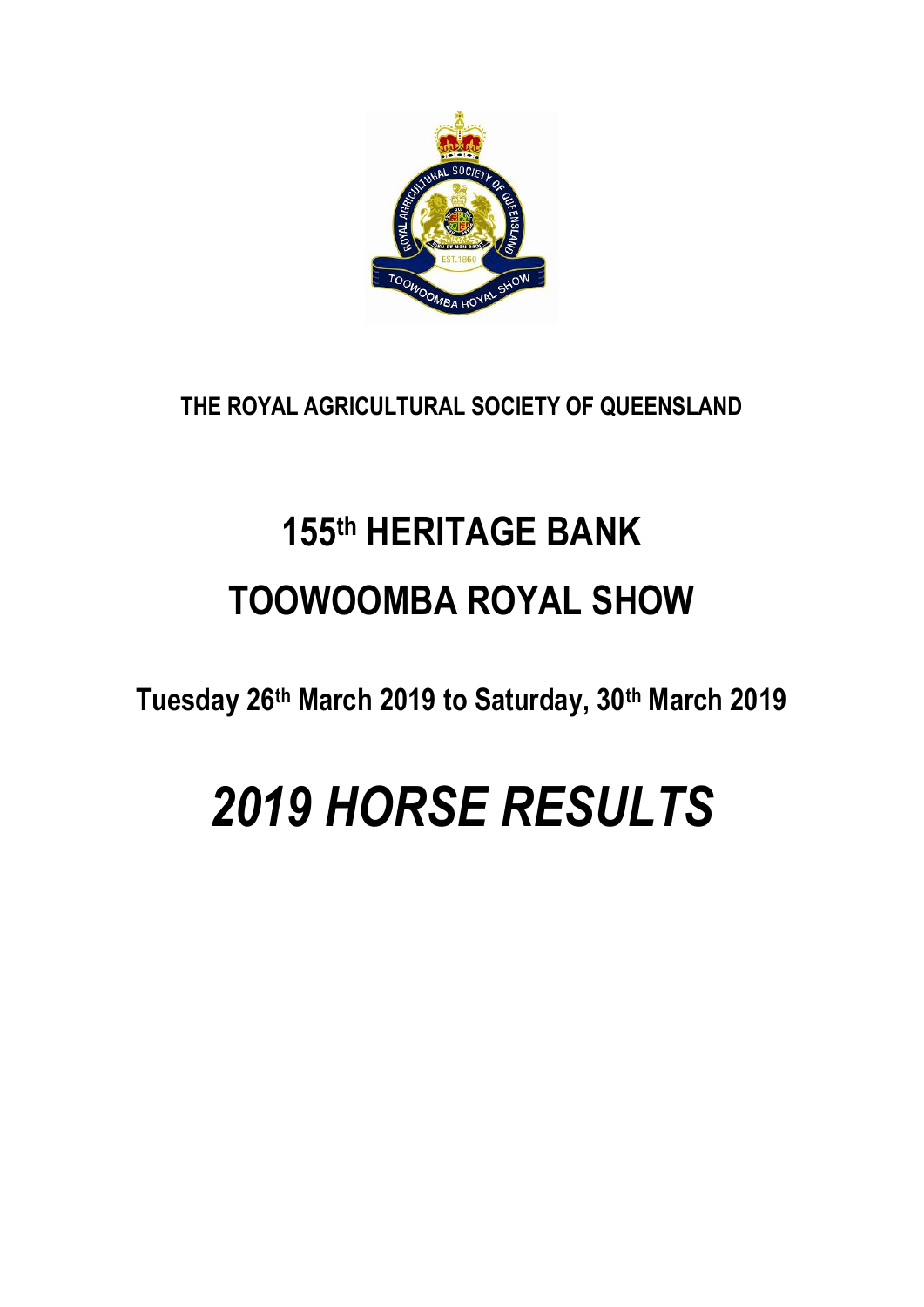# **Tuesday, 26th March 2019**

# **Riding Pony Stud Book Society Ltd Champion of Champions Spectacular Sponsored by HYFEED & McARTHURPARC RIDING PONY STUD**

**RIDING PONY CHAMPION OF CHAMPIONS CLASSES**

|                                                         | Ring 1: JUDGE                                      | <b>Ms Joanne Parry</b>                                                                                                                                                                                                                                                                                                                                                                                                                                                                                                                                                   |  |  |
|---------------------------------------------------------|----------------------------------------------------|--------------------------------------------------------------------------------------------------------------------------------------------------------------------------------------------------------------------------------------------------------------------------------------------------------------------------------------------------------------------------------------------------------------------------------------------------------------------------------------------------------------------------------------------------------------------------|--|--|
| <b>Class 15027</b><br>No Entries                        |                                                    | Champion Leading Rein Show/Show Hunter Pony Stallion/Colt, Mare or Gelding, n.e. 12hh                                                                                                                                                                                                                                                                                                                                                                                                                                                                                    |  |  |
| 1st<br>2 <sub>nd</sub><br>3 <sub>rd</sub><br>4th        | <b>Class 15028</b><br>178<br>19<br>221<br>644      | Champion Ridden Show Pony Stallion/Colt, Mare or Gelding, over 13.2hh and n.e. 14.2hh<br>Grandchester RM GB33376/14 s. Rising Sovereign of Beckworth d. Willowcroft Regal Rhapsody e. Leannda Scott<br>Tremayne True Moment A32546/13 s. Rathowen True Blue d. Natural Moment e. Kristen Bates- Taunton<br>Harrington Park Classique B32541/13 s. Tungarra Dreamtime d. Braemar Girl e. Leanne McCusker<br>Kelladee Park Melody B32819/13 s. Oakvale Serenade d. Classic Condor e. J Lucas and R Mott                                                                    |  |  |
| <b>Class 15029</b><br>348<br>1st                        |                                                    | Champion Ridden Show Pony Stallion/Colt, Mare or Gelding, over 12.2hh and n.e. 13.2hh<br>Langtree Dell Esprit A32668/13 s. Langtree Composer d. Langtree Dell Amore e. Ms Alyson & Lucy Sidney                                                                                                                                                                                                                                                                                                                                                                           |  |  |
| 1st<br>$2^{\mathsf{nd}}$                                | <b>Class 15030</b><br>277<br>477                   | Champion Ridden Show Pony Stallion/Colt, Mare or Gelding, n.e. 12.2hh<br>Rosedale Matilda A34260/15 s. Rosedale Cambridge d. Whitmere Anastasia e. Sarah Young<br>Kennallywood Kensington GA31600/14 s. Willowcroft Phoenix d. Lillifield Matilda e. Fedrick Family                                                                                                                                                                                                                                                                                                      |  |  |
| 1st<br>2 <sub>nd</sub><br>3 <sub>rd</sub><br>4th<br>5th | <b>Class 15031</b><br>565<br>99<br>73<br>20<br>116 | Champion Ridden RPSBS Show Hack Stallion/Colt, Mare or Gelding, over 14.2hh<br>Roseden Class Act G27527/11 s. Wedgnock Coffee Pot d. Hawthorne Bella Donna e. Peterkin Family<br>Kensington Tuscan Diamond A33853/15 s. Langtree Mainstream d. Sanlirra Florence e. Jo Uppington<br>Jon Pierre GA34798/16 s. Dainhill Royal Bow d. Ebony Diamond e. Chelsea and Holly Taunton<br>Tremayne Royal Opera GA31368/12 s. Springtime Park Opening Night d. Manziemadee e. Charlee Anthony<br>Kat's Jaguar GB35898/18 s. Willowcroft Phoenix d. Mazarine e. Katrina Christensen |  |  |

# **Ring 2: JUDGE Ms Elizabeth Carlile**

| <b>Class 15032</b> | Champion Ridden RPSBS Show Hunter Hack Stallion/Colt, Mare or Gelding, over 14.2hh |  |
|--------------------|------------------------------------------------------------------------------------|--|
|--------------------|------------------------------------------------------------------------------------|--|

| 1st<br>2 <sub>nd</sub><br>3rd<br>4 <sup>th</sup><br>5 <sup>th</sup> | <b>Class 15033</b><br>Champion Ridden Show Hunter Pony Stallion/Colt, Mare or Gelding, over 13.2hh n.e. 14.2hh<br><b>Iona Park Overture GA35022/17 s. Rathowen Toy Soldier d. Captivating e. Christy Litton</b><br>72<br>Millawarrah Mendelssohn GA31209/12 s. King Lodge Country Road d. Cohen Park Clinique e. Tanisha McCcuin<br>160<br>Bellaview Winston GC36080/18 s. Fairlight Acres Ovation d. Bellaview Balaclava e. Fedrick Family<br>473<br>Leanda Fine Cut Diamond GA27972/12 s. Kirreway For All Occasions d. Mirinda Touch O Diamonds e. Sabastian<br>168<br>Cheraton Tiger Lilly A34287/15 s. Cheraton True Blue d. Cheraton Pantomime e. Belle Edwards<br>395 |                                                                                                                                                                                                                                                                                                                           |
|---------------------------------------------------------------------|------------------------------------------------------------------------------------------------------------------------------------------------------------------------------------------------------------------------------------------------------------------------------------------------------------------------------------------------------------------------------------------------------------------------------------------------------------------------------------------------------------------------------------------------------------------------------------------------------------------------------------------------------------------------------|---------------------------------------------------------------------------------------------------------------------------------------------------------------------------------------------------------------------------------------------------------------------------------------------------------------------------|
| <b>Class 15034</b><br>1st                                           | 477                                                                                                                                                                                                                                                                                                                                                                                                                                                                                                                                                                                                                                                                          | Champion First Ridden Show/Show Hunter Pony Mare or Gelding, n.e. 12.2hh<br>Kennallywood Kensington GA31600/14 s. Willowcroft Phoenix d. Lillifield Matilda e. Fedrick Family                                                                                                                                             |
| <b>Class 15035</b><br>1st<br>2 <sub>nd</sub>                        | 5<br>74                                                                                                                                                                                                                                                                                                                                                                                                                                                                                                                                                                                                                                                                      | Champion Ridden Show Hunter Pony Stallion/Colt, Mare or Gelding, over 12.2hh n.e. 13.2hh<br>Argyl Secret Gem A33169/14 s. Kolbeach Royalist d. Kolbeach Holly's Star (IMP) e. Kirsty Harper-Purcell<br>Whitmere Royal Opera GA32576/13 s. Turberry Tom Kitten (IMP) d. Ardenhall Royal Secret<br>e. Kristen Bates-Taunton |
| <b>Class 15036</b><br>1st                                           | 491                                                                                                                                                                                                                                                                                                                                                                                                                                                                                                                                                                                                                                                                          | Champion Ridden Show Hunter Pony Stallion/Colt, Mare or Gelding, n.e. 12.2hh<br>JL Country Charm G25997/06 s. Mount View Kiyatta d. Glenmore Trinket e. Kayla Webb                                                                                                                                                        |

#### **RPSBS YOUNG JUDGES' COMPETITION FINAL**

|                 | <b>Class 15037</b> | $10 - 13$ years        |  |
|-----------------|--------------------|------------------------|--|
| 1st<br>74       |                    | <b>Chelsea Taunton</b> |  |
|                 | <b>Class 15038</b> | $14 - 17$ years        |  |
| 1st             | 395                | <b>Belle Edwards</b>   |  |
| 2 <sub>nd</sub> | 286                | <b>Lara Parnell</b>    |  |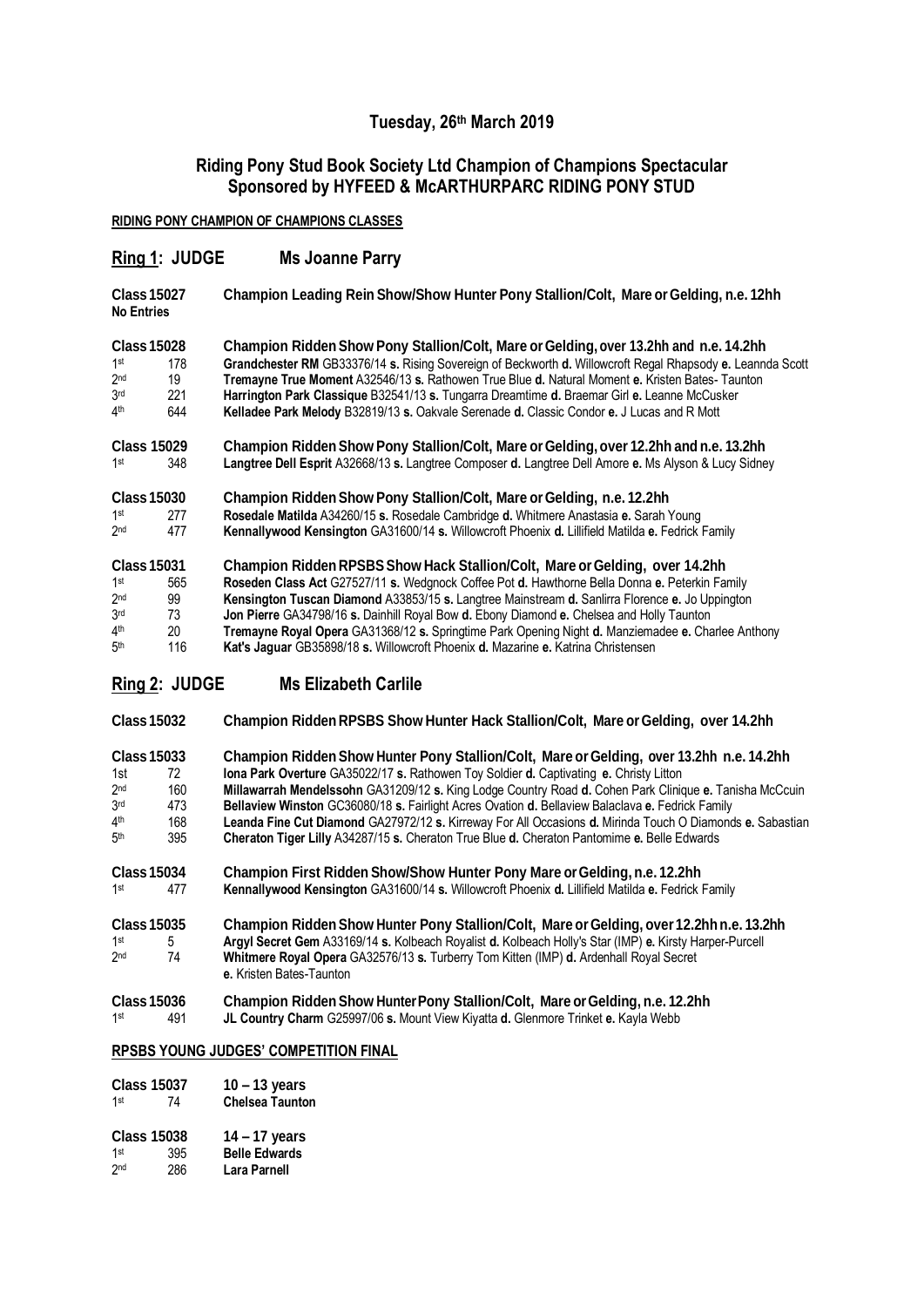#### **Wednesday, 27th March 2019**

#### **Riding Pony Stud Book Society Ltd Show Pony Spectacular Riding Pony Show Pony Classes – Led and Ridden Mini Child's Riding Pony Sponsored by HYFEED & McARTHURPARC RIDING PONY STUD**

#### **Judge: Ms Helen Grantham**

#### **RIDING PONY SHOW PONY CLASSES**

#### **Youngstock – Show Pony Colts**

**Class 15039 Led Show Pony Colt 1 year and under n.e. 13.3hands No Entries**

**Class 15040 Led Show Pony Colt 2 years n.e. 14.0hands, and 3 years n.e. 14.1hands (must be adult registered) No Entries**

**Champion Led Youngstock Show Pony Colt Reserve Champion Led Youngstock Show Pony Colt** 

#### **Youngstock – Show Pony Fillies**

|                 | <b>Class 15041</b> | Led Show Pony Filly 1 year and under n.e. 13.3hands                                                        |
|-----------------|--------------------|------------------------------------------------------------------------------------------------------------|
| 1st             | 636                | McArthurparc Miss Dior A36070/18 s. Merivale Park Town Fair d. Mcarthurparc Miss Minuette e. Madeline Jelf |
| 2 <sub>nd</sub> | 462                | Ulah Fairy Floss A35720/18 s. Kensington Diamond Jubilee d. Rosedale Olympia e. Fleming Family             |
|                 | <b>Class 15042</b> | Led Show Pony Filly 2 years n.e. 14.0hands, and 3 years n.e. 14.1hands                                     |
| 1st             | 122                | Grandchester Secret Angel A35783/18 s. Whitmere Secret Agent d. Willowcroft Regal Secret e. M. Bullpitt    |
| 2 <sub>nd</sub> | 289                | Bordershow Florentine A36015/18 s. Falconhurst Boy Blue d. Bordershow Footloose e. Lynnelle Proud          |
| 3rd             | 279                | Brandy Hollow So Graceful A34698/16 s. Whitmere Special Agent d. Whitmere Ever Graceful e. Ruby Knudsen    |
| 4 <sup>th</sup> | 149                | EP National Velvet A35290/17 s. Falconhurst Boy Blue d. Britashell e. Amanda Phillips                      |
| 5th             | 368                | McArthurparc Enchanted A34670-16 s. Langtree Eclipse d. Mcarthurparc Eloquience e. K Harper-Purcell        |

#### **Champion Led Youngstock Show Pony Filly**

636 **McArthurparc Miss Dior** A36070/18 **s.** Merivale Park Town Fair **d.** Mcarthurparc Miss Minuette **e.** Madeline Jelf **Reserve Champion Led Youngstock Show Pony Filly**

122 **Grandchester Secret Angel** A35783/18 **s.** Whitmere Secret Agent **d.** Willowcroft Regal Secret **e.** M. Bullpitt

#### **Youngstock – Show Pony Geldings**

| Class 15043<br>No Entries | Led Show Pony Gelding 1 year and under n.e. 13.3 hands                                                                                                               |  |
|---------------------------|----------------------------------------------------------------------------------------------------------------------------------------------------------------------|--|
| Class 15044<br>1st        | Led Show Pony Gelding 2 years n.e. 14.0hands, and 3 years n.e. 14.1hands<br>Willowcroft Royalty GA34342/16 s. Rosedale Lords d. Willowcroft Socialite e. Susan Paine |  |

2 nd 109 **Hamlot Park Splendour** FR34371/16 **s.** Whitmere Secret Agent **d.** Uhavta Miss Deception **e.** Fiona Portelli

**Champion Led Youngstock Show Pony Gelding** 

32 **Willowcroft Royalty** GA34342/16 **s.** Rosedale Lords **d.** Willowcroft Socialite **e.** Susan Paine

**Reserve Champion Led Youngstock Show Pony Gelding** 

109 **Hamlot Park Splendour** FR34371/16 **s.** Whitmere Secret Agent **d.** Uhavta Miss Deception **e.** Fiona Portelli

#### **Senior - Show Pony Stallions**

| <b>Class 15045</b><br><b>No Entries</b> | Led Show Pony Stallion 4 years and over, n.e. 13.2 hands                     |
|-----------------------------------------|------------------------------------------------------------------------------|
| <b>Class 15046</b><br><b>No Entries</b> | Led Show Pony Stallion 4 years and over, over 13.2 hands and n.e. 14.2 hands |

**Champion Led Senior Show Pony Stallion Reserve Champion Led Senior Show Pony Stallion**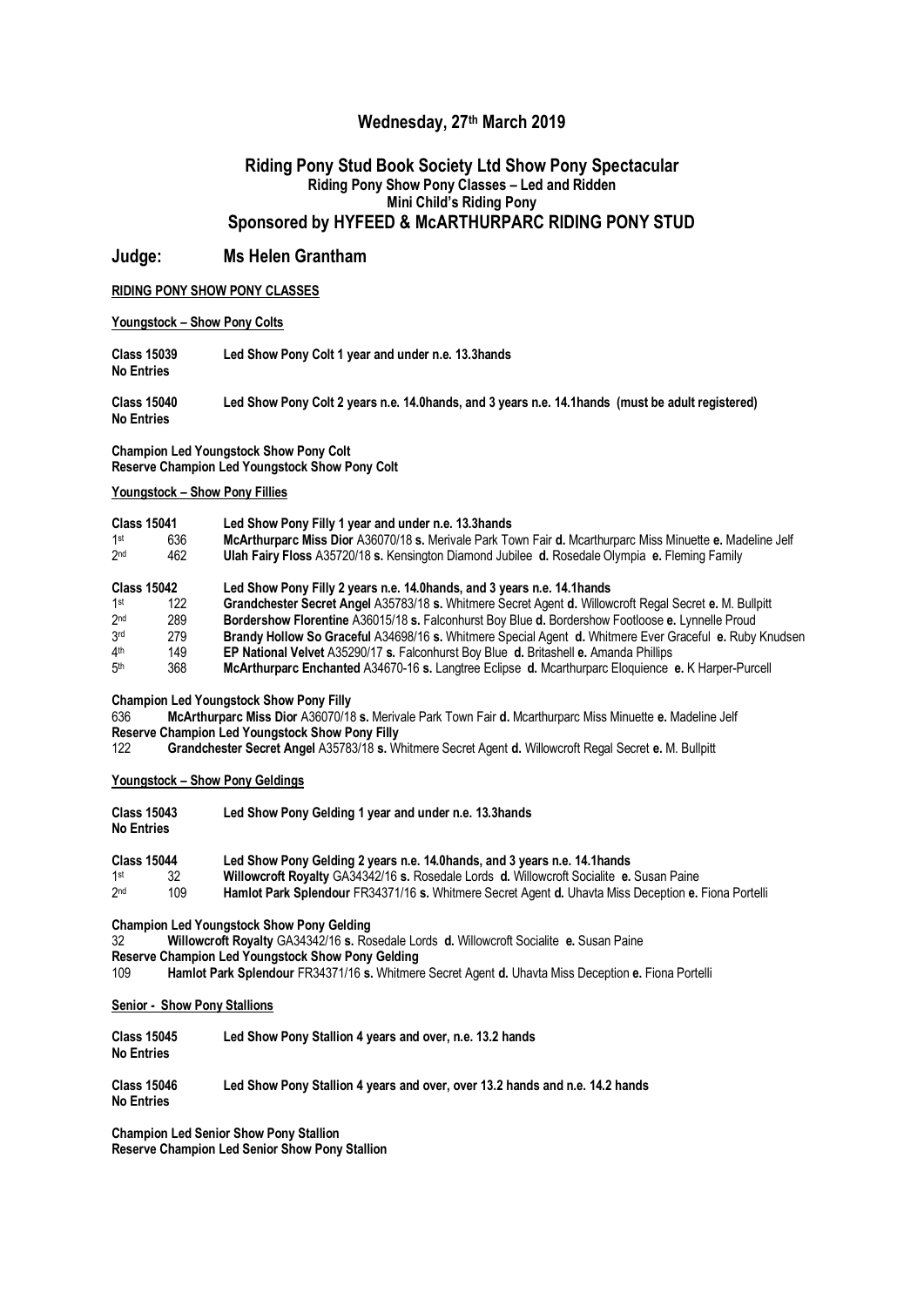#### **Senior - Show Pony Mares**

| <b>Class 15047</b><br><b>No Entries</b> |     | Led Show Pony Broodmare n.e. 14.2 hands (with foal at foot or positive preg test, not eligible for dry mare classes) |  |  |
|-----------------------------------------|-----|----------------------------------------------------------------------------------------------------------------------|--|--|
| <b>Class 15048</b>                      |     | Led Show Pony Mare 4 years and over, n.e. 12.2 hands                                                                 |  |  |
| 1st                                     | 277 | Rosedale Matilda A34260/15 s. Rosedale Cambridge d. Whitmere Anastasia e. Sarah Young                                |  |  |
| 2 <sub>nd</sub>                         | 40  | <b>Owendale Miss Megan B31037/11 s. Owendale Perci d. Radnor Rose e. Heather Coles</b>                               |  |  |
| 3 <sub>rd</sub>                         | 140 | Readimarr Lollypop A34352/16 s. Langtree Storytime d. Mondiso Park Jade e. Linda Daetz                               |  |  |
| <b>Class 15049</b>                      |     | Led Show Pony Mare 4 years and over, over 12.2 hands and n.e. 13.2 hands                                             |  |  |
| 1st                                     | 177 | Grandchester Spring Melody A32463/13 s. Rising Soveregin of Beckworth d. Willowcroft Regal Rhapsody e. Leannda Scott |  |  |
| 2 <sub>nd</sub>                         | 62  | Westlake Eternity A23497/05 s. Rothwell Toytown d. Kirreway Ellitist e. Amelia Waller                                |  |  |
| 3 <sub>rd</sub>                         | 226 | Rosworth Sounds Like Music A30725/11 s. Royalwood Boy Soprano d. Mirinda Spellbound e. Charlotte Drynan              |  |  |
| 4 <sup>th</sup>                         | 376 | Pacific View Petite Amie B34362 s. Kooralyn Gemini d. Pacific View Petite e. Greybrey Pony Stud                      |  |  |
| 5 <sup>th</sup>                         | 380 | Kennallywood Spring Fashion A35251/17 s. Willowcroft Phoenix d. River Ridge Song of Spring e. Holly Hall Perrin      |  |  |
| <b>Class 15050</b>                      |     | Led Show Pony Mare 4 years and over, over 13.2 hands and n.e. 14.2 hands                                             |  |  |
| 1st                                     | 86  | Alpine Park Dreamtime C34731/16 s. Willowcroft First Glance d. Snowdrop e. Carmel Perkins                            |  |  |
| 2 <sub>nd</sub>                         | 219 | AJS Regal Jitterbug A35636/18 s. Willowcroft Regal Mascot d. Oaklands Park Minuette e. Jayne Shatte                  |  |  |
| 3 <sub>rd</sub>                         | 221 | Harrington Park Classique B32541/13 s. Tungarra Dreamtime d. Braemar Girl e. Leanne McCusker                         |  |  |
| 4 <sup>th</sup>                         | 19  | Tremayne True Moment A32546/13 s. Rathowen True Blue d. Natural Moment e. Kristen Bates-Taunton                      |  |  |
| 5 <sup>th</sup>                         | 644 | Kelladee Park Melody B32819/13 s. Oakvale Serenade d. Classic Condor e. J Lucas and R Mott                           |  |  |
| 6 <sup>th</sup>                         | 126 | Class Watermark A33125/14 s. Miranda Jackpot d. Willowcroft White Gold e. Donna Hall/ Maddi Hall                     |  |  |

**Champion Led Senior Show Pony Mare** 

277 **Rosedale Matilda** A34260/15 **s.** Rosedale Cambridge **d.** Whitmere Anastasia **e.** Sarah Young **Reserve Champion Led Senior Show Pony Mare** 

- 
- 177 **Grandchester Spring Melody** A32463/13 **s.** Rising Soveregin of Beckworth **d.** Willowcroft Regal Rhapsody **e.** Leannda Scott

#### **Senior - Show Pony Geldings**

| <b>Class 15051</b> |     | Led Show Pony Gelding 4 years and over, n.e. 12.2 hands                                                     |  |  |
|--------------------|-----|-------------------------------------------------------------------------------------------------------------|--|--|
| 1st                | 477 | Kennallywood Kensington GA31600/14 s. Willowcroft Phoenix d. Lillifield Matilda e. Fedrick Family           |  |  |
| 2 <sub>nd</sub>    | 353 | Bordershow Red Velvet GA33705/15 s. Tarkarri Marcus d. Kingswood Charm e. Lucy Doneathy                     |  |  |
| <b>Class 15052</b> |     | Led Show Pony Gelding 4 years and over, over 12.2 hands and n.e. 13.2 hands                                 |  |  |
| 1st                | 522 | Windason Park Shine GA34740/ s. Kamilaroi Song of Flame d. Raleigh Afternoon Delight e. Molly Michell-Smith |  |  |
| <b>Class 15053</b> |     | Led Show Pony Gelding 4 years and over, over 13.2 hands and n.e. 14.2 hands                                 |  |  |
| 1st                | 459 | Bamborough Atomic GA34119/15 s. Rathowen Paragon d. Bamborough Airs N Graces e. Fleming & Cullen Family     |  |  |
| 2 <sub>nd</sub>    | 272 | Raleigh Mountbatten GA30323/14 s. Syon Royal Portrait (IMP) d. Raleigh Kantara e. J Winslade                |  |  |
| 3rd                | 401 | Hannaley Espionage G32539/1 s. Rathowen Parody d. Sanlirra Fascination e. Jess Hannan                       |  |  |
| 4 <sup>th</sup>    | 165 | A Chance Encounter GA33374/14 s. Rising Sovereign of Beckworth d. Serenade Illusions e. Mykaella Rucker     |  |  |
| 5 <sup>th</sup>    | 35  | Marena Royal Flame GA30811/14 s. Kolbeach Royal Print d. Marena Firedance e. Aolani Ware                    |  |  |
| 6 <sup>th</sup>    | 245 | Koorana Noble Rarity G31118/11 s. Koorana Limited Edition d. Koorana Anniversary e. Jemima Warburton        |  |  |

**Champion Led Senior Show Pony Gelding** 

477 **Kennallywood Kensington** GA31600/14 **s.** Willowcroft Phoenix **d.** Lillifield Matilda **e.** Fedrick Family

**Reserve Champion Led Senior Show Pony Gelding** 

459 **Bamborough Atomic** GA34119/15 **s.** Rathowen Paragon **d.** Bamborough Airs N Graces **e.** Fleming & Cullen Family

**Supreme Champion Led Show Pony Exhibit**

**Prizemoney \$75.00,a bag of Prydes EasiResponse & \$100 Prize Voucher from RPSBS Ltd. Queensland Committee**

77 **Rosedale Matilda** A34260/15 **s.** Rosedale Cambridge **d.** Whitmere Anastasia **e.** Sarah Young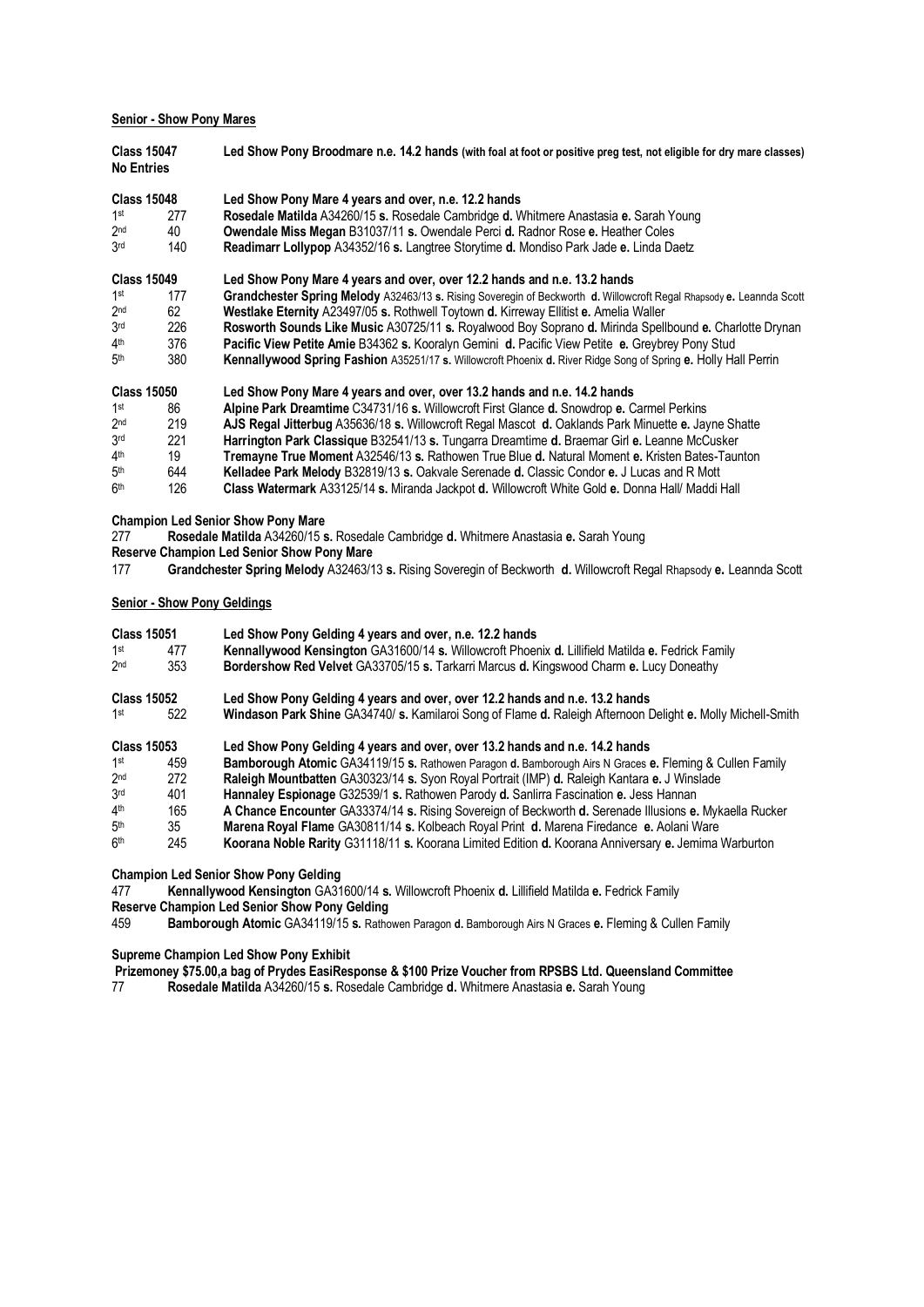# **Judge: Ms Di Aumann**

#### **Mini Child's Pony**

| <b>Class 15054</b> |                    | Leading Rein Pony ne 12.0 hands                                                                   |  |
|--------------------|--------------------|---------------------------------------------------------------------------------------------------|--|
| 1st                | 140                | Readimarr Lollypop A34352/16 s. Langtree Storytime d. Mondiso Park Jade e. Linda Daetz            |  |
|                    | <b>Class 15055</b> | First Ridden Pony ne 12.2 hands                                                                   |  |
| 1st                | 477                | Kennallywood Kensington GA31600/14 s. Willowcroft Phoenix d. Lillifield Matilda e. Fedrick Family |  |
| 2 <sub>nd</sub>    | 141                | Readimarr Blue's Clues G29345/10 s. Langtree Mainstream d. Langtree Oceana e. Linda Daetz         |  |
| 3 <sub>rd</sub>    | 345                | Karanga Myriah B34192/15 s. Imperial Justin d. Karanga Minnesota e. Shantaylah Lodge              |  |
| 4th                | 353                | Bordershow Red Velvet GA33705/15 s. Tarkarri Marcus d. Kingswood Charm e. Lucy Doneathy           |  |

**Champion Mini Child's Pony** 

477 **Kennallywood Kensington** GA31600/14 **s.** Willowcroft Phoenix **d.** Lillifield Matilda **e.** Fedrick Family **Reserve Champion Mini Child's Pony<br>140 Readimarr Lollypop A34352** 

140 **Readimarr Lollypop** A34352/16 **s.** Langtree Storytime **d.** Mondiso Park Jade **e.** Linda Daetz

**Show Pony Saddle Classes** 

| <b>Class 15056</b><br><b>No Entries</b> |     | Ridden Show Pony Stallion n.e.14.2 hands or Colt 3 years ne 14.1 hands                                               |  |
|-----------------------------------------|-----|----------------------------------------------------------------------------------------------------------------------|--|
| <b>Class 15057</b>                      |     | Ridden Show Pony Mare or Gelding n.e. 12.2 hands                                                                     |  |
| 1st                                     | 477 | Kennallywood Kensington GA31600/14 s. Willowcroft Phoenix d. Lillifield Matilda e. Fedrick Family                    |  |
| 2 <sub>nd</sub>                         | 277 | Rosedale Matilda A34260/15 s. Rosedale Cambridge d. Whitmere Anastasia e. Sarah Young                                |  |
| 3 <sub>rd</sub>                         | 345 | Karanga Myriah B34192/15 s. Imperial Justin d. Karanga Minnesota e. Shantaylah Lodge                                 |  |
| 4 <sup>th</sup>                         | 141 | Readimarr Blue's Clues G29345/10 s. Langtree Mainstream d. Langtree Oceana e. Linda Daetz                            |  |
| 5 <sup>th</sup>                         | 353 | Bordershow Red Velvet GA33705/15 s. Tarkarri Marcus d. Kingswood Charm e. Lucy Doneathy                              |  |
| 6 <sup>th</sup>                         | 40  | <b>Owendale Miss Megan B31037/11 s. Owendale Perci d. Radnor Rose e. Heather Coles</b>                               |  |
| <b>Class 15058</b>                      |     | Ridden Show Pony Mare or Gelding over 12.2 hands, and n.e. 13.2 hands                                                |  |
| 1st                                     | 226 | Rosworth Sounds Like Music A30725/11 s. Royalwood Boy Soprano d. Mirinda Spellbound e. Charlotte Drynan              |  |
| 2 <sub>nd</sub>                         | 177 | Grandchester Spring Melody A32463/13 s. Rising Soveregin of Beckworth d. Willowcroft Regal Rhapsody e. Leannda Scott |  |
| 3 <sub>rd</sub>                         | 380 | Kennallywood Spring Fashion A35251/17 s. Willowcroft Phoenix d. River Ridge Song of Spring e. Holly Hall Perrin      |  |
| 4 <sup>th</sup>                         | 346 | Tremayne Fine Art A32964/14 s. Rathowen True Blue d. Newington Exhibition e. Shantaylah Lodge                        |  |
| 5 <sup>th</sup>                         | 348 | Langtree Dell Esprit A32668/13 s. Langtree Composer d. Langtree Dell Amore e. Ms Alyson & Lucy Sidney                |  |
| 6 <sup>th</sup>                         | 555 | Bellemy Outlaw GA34609/16 s. Victoria Tower Wishlist d. Foxhall Mystique e. Jamie Ellis-Jorden                       |  |
| <b>Class 15059</b>                      |     | Ridden Show Pony Mare or Gelding over 13.2 hands, and n.e. 14.2 hands (3 years ne 14.1 hands)                        |  |
| 1st                                     | 221 | Harrington Park Classique B32541/13 s. Tungarra Dreamtime d. Braemar Girl e. Leanne McCusker                         |  |
| 2 <sub>nd</sub>                         | 178 | Grandchester RM GB33376/14 s. Rising Sovereign of Beckworth d. Willowcroft Regal Rhapsody e. Leannda Scott           |  |
| 3 <sub>rd</sub>                         | 86  | Alpine Park Dreamtime C34731/16 s. Willowcroft First Glance d. Snowdrop e. Carmel Perkins                            |  |
| 4 <sup>th</sup>                         | 459 | Bamborough Atomic GA34119/15 s. Rathowen Paragon d. Bamborough Airs N Graces e. Fleming & Cullen Family              |  |
| 5 <sup>th</sup>                         | 109 | Hamlot Park Splendour FR34371/16 s. Whitmere Secret Agent d. Uhavta Miss Deception e. Fiona Portelli                 |  |
| 6 <sup>th</sup>                         | 401 | Hannaley Espionage G32539/1 s. Rathowen Parody d. Sanlirra Fascination e. Jess Hannan                                |  |

**Champion Ridden Show Pony**

221 **Harrington Park Classique** B32541/13 **s.** Tungarra Dreamtime **d.** Braemar Girl **e.** Leanne McCusker

**Reserve Champion Ridden Show Pony** 

178 **Grandchester RM** GB33376/14 **s.** Rising Sovereign of Beckworth **d.** Willowcroft Regal Rhapsody **e.** Leannda Scott

# **RPSBS Young Judges Competition**

| <b>Class 15060</b> |     | $10 - 13$ years        |  |
|--------------------|-----|------------------------|--|
| 1 <sup>st</sup>    | 75  | <b>Chelsea Taunton</b> |  |
| <b>Class 15061</b> |     | 14 – 17 years          |  |
| 1st                | 395 | <b>Belle Edwards</b>   |  |
| 2 <sub>nd</sub>    | 286 | Lara Parnell           |  |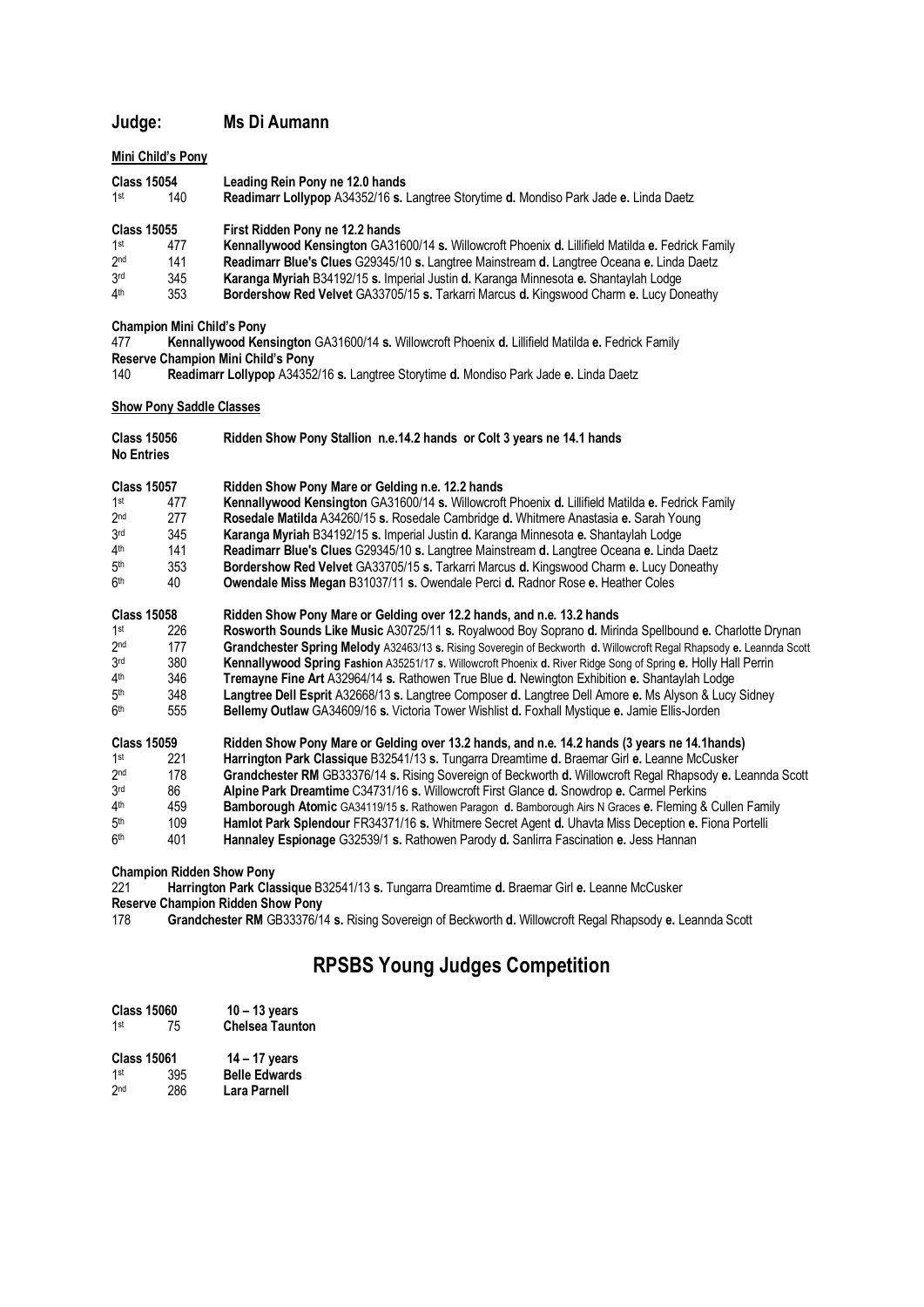# **Wednesday, 27th March 2019**

#### **Riding Pony Stud Book Society Ltd Show Hunter Spectacular Riding Pony Show Hunter Classes – Led and Ridden 2018 - 2019 Newcomer Ridden Riding Pony Children's Ridden Riding Pony Sponsored by HYFEED AND MCARTHURPARC RIDING PONY STUD**

#### **Judge: Ms Di Aumann**

#### **RIDING PONY SHOW HUNTER PONY CLASSES**

#### **Youngstock – Show Hunter Pony**

| <b>Class 15062</b><br><b>No Entries</b> |     | Led Show Hunter Colt 1 year and under n.e. 13.3hands, 2 years n.e. 14.0hands, and 3 years n.e. 14.1hands                                                                                                              |
|-----------------------------------------|-----|-----------------------------------------------------------------------------------------------------------------------------------------------------------------------------------------------------------------------|
| <b>Class 15063</b><br>1st               | 511 | Led Show Hunter Filly 1 year and under n.e. 13.3hands, 2 years n.e. 14.0hands, and 3 years n.e. 14.1hands<br>Bordershow Picture Perfect A36206/19 s. Blanche Mystique (IMP) d. Bordershow Pina Colada e. Amanda Woods |
| <b>Class 15064</b><br>14.1hands         |     | Led Show Hunter Gelding 1 year and under n.e. 13.3hands, 2 years n.e. 14.0hands, and 3 years n.e.                                                                                                                     |
| $1$ st                                  | 509 | <b>Bordershow Piano Man PWC4412 s. Bordershow Excalibur d. Robarie Emya e. Amanda Woods</b>                                                                                                                           |
| 2 <sub>nd</sub>                         | 320 | Euston Gentleman Jack GB36231/18 s. Euston Popstar d. Kointreau e. Jill Arthy                                                                                                                                         |
| 3 <sub>rd</sub>                         | 559 | Bordershow Blacklist GA35555/17 s. Bordershow Excalibur d. Torrensway Covergirl e. Ellie Compton                                                                                                                      |

# **Champion Led Youngstock Show Hunter** 1st 609 **Bordershow Piano M**

1<sub>st</sub> st 509 **Bordershow Piano Man** PWC4412 **s.** Bordershow Excalibur **d.** Robarie Emya **e.** Amanda Woods **Reserve Champion Led Youngstock Show Hunter**

| 2 <sub>nd</sub> | 320 | Euston Gentleman Jack GB36231/18 s. Euston Popstar d. Kointreau e. Jill Arthy |  |  |  |  |
|-----------------|-----|-------------------------------------------------------------------------------|--|--|--|--|
|-----------------|-----|-------------------------------------------------------------------------------|--|--|--|--|

#### **Senior - Show Hunter Pony Stallions**

**Class 15065 Led Show Hunter Stallion 4 years and over, n.e. 13.2 hands No Entries**

**Class 15066 Led Show Hunter Stallion 4 years and over, over 13.2 hands and n.e. 14.2 hands No Entries**

**Champion Led Show Hunter Stallion** 

**Reserve Champion Led Show Hunter Stallion** 

#### **Senior - Show Hunter Pony Mares**

| <b>Class 15067</b><br><b>No Entries</b>                                            |                        | Led Show Hunter Broodmare n.e 14.2 hands (with foal at foot or positive preg test, not eligible for dry mare classes)                                                                                                                                                                                                                                                                                                                                                                      |  |  |
|------------------------------------------------------------------------------------|------------------------|--------------------------------------------------------------------------------------------------------------------------------------------------------------------------------------------------------------------------------------------------------------------------------------------------------------------------------------------------------------------------------------------------------------------------------------------------------------------------------------------|--|--|
| <b>Class 15068</b><br>1st                                                          | 647                    | Led Senior Show Hunter Mare 4 years and over, n.e.12.2 hands<br>Ashmark Jewel B34130/15 s. Ashmark Lord d. Winifield Creme Puff e. Julianne Seabrook                                                                                                                                                                                                                                                                                                                                       |  |  |
| <b>Class 15069</b><br>1st                                                          | 142                    | Led Senior Show Hunter Mare 4 years and over, over 12.2 hands and n.e. 13.2 hands<br>Readimarr Blue Lace A35529/17 s. Langtree On Occasion d. Langtree Oceana e. Linda Daetz                                                                                                                                                                                                                                                                                                               |  |  |
| <b>Class 15070</b><br>1st<br>2 <sub>nd</sub><br>3 <sub>rd</sub><br>4 <sup>th</sup> | 275<br>36<br>10<br>225 | Led Senior Show Hunter Mare 4 years and over, over 13.2 hands and n.e. 14.2 hands<br>Kamilaroi Enchantment A30155/10 s. Kirreway Windsong d. Mat's Magic of Astral e. Sarah Young<br>Leeara Park Hearts n Diamonds A32060/12 s. Dresden Ace Of Spades d. Bella Darma e. Angela Skyring<br>Balena Regal Romance A30364/11 s. Fernleigh Fine Print d. Writhgil Concert e. Georgina Ellis<br>Beaumont Sincerity A33694/15 s. Dresden Ace of Spades d. Willowcroft Honesty e. Charlotte Drynan |  |  |

**Champion Led Senior Show Hunter Mare** 

142 **Readimarr Blue Lace** A35529/17 **s.** Langtree On Occasion **d.** Langtree Oceana **e.** Linda Daetz

**Reserve Champion Led Senior Show Hunter Mare** 

275 **Kamilaroi Enchantment** A30155/10 **s.** Kirreway Windsong **d.** Mat's Magic of Astral **e.** Sarah Young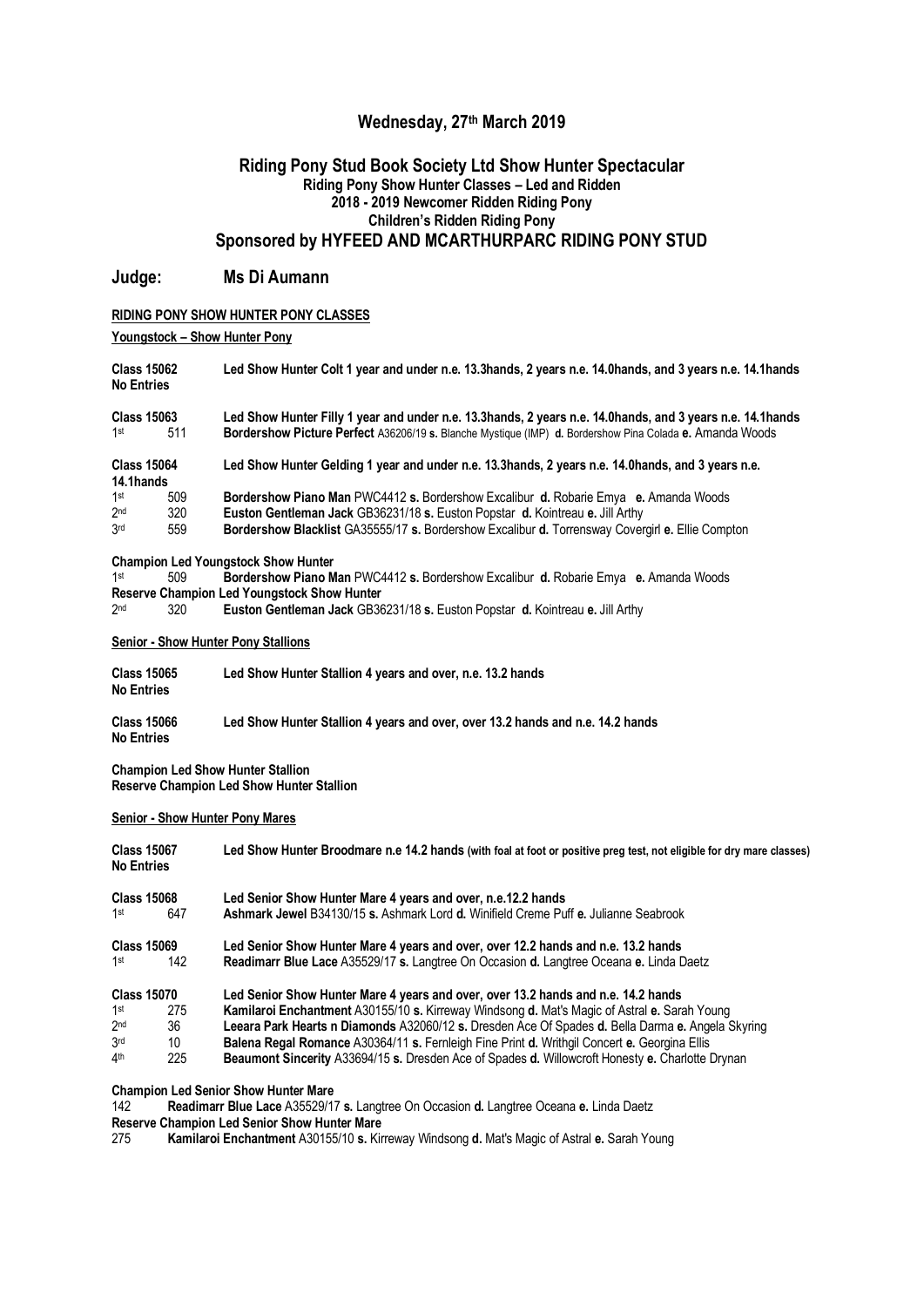#### **Senior - Show Hunter Pony Geldings**

| <b>Class 15071</b><br>1st<br>2 <sub>nd</sub> | 179<br>648 | Led Senior Show Hunter Gelding 4 years and over, n.e. 12.2 hands<br>Rose Air Classic Vision GB32114/13 s. Mondiso Park Envision d. Rose Air Painted Classique e. Leannda Scott<br>Canyon Hercules GB34489/16 s. Riverglen Fantasy d. Canyon Heirloom e. Julianne Seabrook |
|----------------------------------------------|------------|---------------------------------------------------------------------------------------------------------------------------------------------------------------------------------------------------------------------------------------------------------------------------|
| <b>Class 15072</b>                           |            | Led Senior Show Hunter Gelding 4 years and over, over 12.2 hands and n.e. 13.2 hands                                                                                                                                                                                      |
| 1st                                          | 74         | Whitmere Royal Opera GA32576/13 s. Turberry Tom Kitten (IMP) d. Ardenhall Royal Secret e. Chelsea & Holly Taunton                                                                                                                                                         |
| 2 <sub>nd</sub>                              | 479        | Bordershow Dance Away GA30214/10 s. Takarri Marcus d. Langtree Dancing In The Dark e. Indiana Johnson                                                                                                                                                                     |
| 3rd                                          | 63         | Langtree Gigglepot GA33732/15 s. Langtree Composer d. Langtree Gazelle e. Amelia Waller                                                                                                                                                                                   |
| 4 <sup>th</sup>                              | 118        | Kamilaroi Royal Tranquility GA33675/15 s. Whitmere Royal Rumour d. Kamilaroi Rhapsody e. Katrina Christensen                                                                                                                                                              |
| <b>Class 15073</b>                           |            | Led Senior Show Hunter Gelding 4 years and over, over 13.2 hands and n.e. 14.2 hands                                                                                                                                                                                      |
| 1st                                          | 381        | River Ridge Wings of Spring GA32838/14 s. Willowcroft Phoenix d. River Ridge Song of Spring e. Holly Hall Perrin                                                                                                                                                          |
| 2 <sub>nd</sub>                              | 481        | McArthurparc Harlequin GC32951/14 s. Whitmere Royal Rumour d. Kambah Hope e. Madeline Jelf                                                                                                                                                                                |
| 3rd                                          | 72         | <b>Iona Park Overture GA35022/17 s. Rathowen Toy Soldier d. Captivating e. Christy Litton</b>                                                                                                                                                                             |
| 4 <sup>th</sup>                              | 54         | Kennallywood Mr Clooney GGB34539/16 s. Willowcroft Phoenix d. Aashmark Jemima e. Heather Coles                                                                                                                                                                            |
| 5 <sup>th</sup>                              | 160        | Millawarrah Mendelssohn GA31209/12 s. King Lodge Country Road d. Cohen Park Clinique e. Tanisha McCcuin                                                                                                                                                                   |
| 6 <sup>th</sup>                              | 321        | Moorlands Couture GC33734/15 s. Kamilaroi Lord of the Manor d. Brooksfield Mystery Girl e. Monty Maguire                                                                                                                                                                  |

**Champion Senior Show Hunter Gelding** 

381 **River Ridge Wings of Spring** GA32838/14 **s.** Willowcroft Phoenix **d.** River Ridge Song of Spring **e.** Holly Hall Perrin **Reserve Champion Senior Show Hunter Gelding**<br> **74** Whitmere Royal Opera GA32576/13 s. Tu

74 **Whitmere Royal Opera** GA32576/13 **s.** Turberry Tom Kitten (IMP) **d.** Ardenhall Royal Secret **e.** Chelsea & Holly Taunton

**Supreme Champion Led Show Hunter Pony Exhibit** 

**Prizemoney \$100.00, a Garland and \$100 Prize Voucher from RPSBS Ltd. Queensland Committee** 381 **River Ridge Wings of Spring** GA32838/14 **s.** Willowcroft Phoenix **d.** River Ridge Song of Spring **e.** Holly Hall Perrin

### **Judge: Ms Helen Grantham**

#### **2018 - 2019 Newcomer Ridden Show Pony**

**All ponies entered in the Newcomer classes MUST present a 2018 Newcomer Card at time of competition. RPSBS Ltd Newcomer rules apply. 01/07/18 - 30/06/2019**

| <b>Class 15074</b><br>$1$ st | 277 | 2018 - 2019 Newcomer Ridden Show Pony Mare or Gelding n.e 12.2 hands<br>Rosedale Matilda A34260/15 s. Rosedale Cambridge d. Whitmere Anastasia e. Sarah Young                                                     |
|------------------------------|-----|-------------------------------------------------------------------------------------------------------------------------------------------------------------------------------------------------------------------|
| 2 <sub>nd</sub>              | 368 | McArthurparc Enchanted A34670-16 s. Langtree Eclipse d. Mcarthurparc Eloquience e. K Harper-Purcell/Skye Oldham                                                                                                   |
| <b>Class 15075</b>           |     | 2018 - 2019 Newcomer Ridden Show Pony Mare or Gelding over 12.2 hands and n.e 13.2 hands                                                                                                                          |
| 1st                          | 32  | Willowcroft Royalty GA34342/16 s. Rosedale Lords d. Willowcroft Socialite e. Susan Paine                                                                                                                          |
| 2 <sub>nd</sub>              | 348 | Langtree Dell Esprit A32668/13 s. Langtree Composer d. Langtree Dell Amore e. Ms Alyson & Lucy Sidney                                                                                                             |
| 3rd                          | 555 | Bellemy Outlaw GA34609/16 s. Victoria Tower Wishlist d. Foxhall Mystique e. Jamie Ellis-Jorden                                                                                                                    |
|                              |     |                                                                                                                                                                                                                   |
| <b>Class 15076</b>           |     | 2018 - 2019 Newcomer Ridden Show Pony Mare or Gelding over 13.2 hands and n.e 14.2 hands (3yrs ne                                                                                                                 |
| 14.1hands)                   |     |                                                                                                                                                                                                                   |
| 1st                          | 109 | Hamlot Park Splendour FR34371/16 s. Whitmere Secret Agent d. Uhavta Miss Deception e. Fiona Portelli                                                                                                              |
| 2 <sub>nd</sub>              | 3   |                                                                                                                                                                                                                   |
| 3rd                          | 178 | Farleigh Savoy GA35319/17 s. Hometown Dreamcatcher (IMP) d. Clemson Sienna e. Kirsty Harper-Purcell<br>Grandchester RM GB33376/14 s. Rising Sovereign of Beckworth d. Willowcroft Regal Rhapsody e. Leannda Scott |
| 4 <sup>th</sup>              | 553 | Darkest Diamond Of Sefton A33021/14 s. Dresden Ace Of Spades d. Shadow's Of Rathowen e. Natalie Beohm                                                                                                             |
| 5 <sup>th</sup>              | 401 | Hannaley Espionage G32539/1 s. Rathowen Parody d. Sanlirra Fascination e. Jess Hannan                                                                                                                             |

**Champion 2018 - 2019 Newcomer Ridden Pony** 

109 **Hamlot Park Splendour** FR34371/16 **s.** Whitmere Secret Agent **d.** Uhavta Miss Deception **e.** Fiona Portelli **Reserve Champion 2018 - 2019 Newcomer Ridden Pony** 

277 **Rosedale Matilda** A34260/15 **s.** Rosedale Cambridge **d.** Whitmere Anastasia **e.** Sarah Young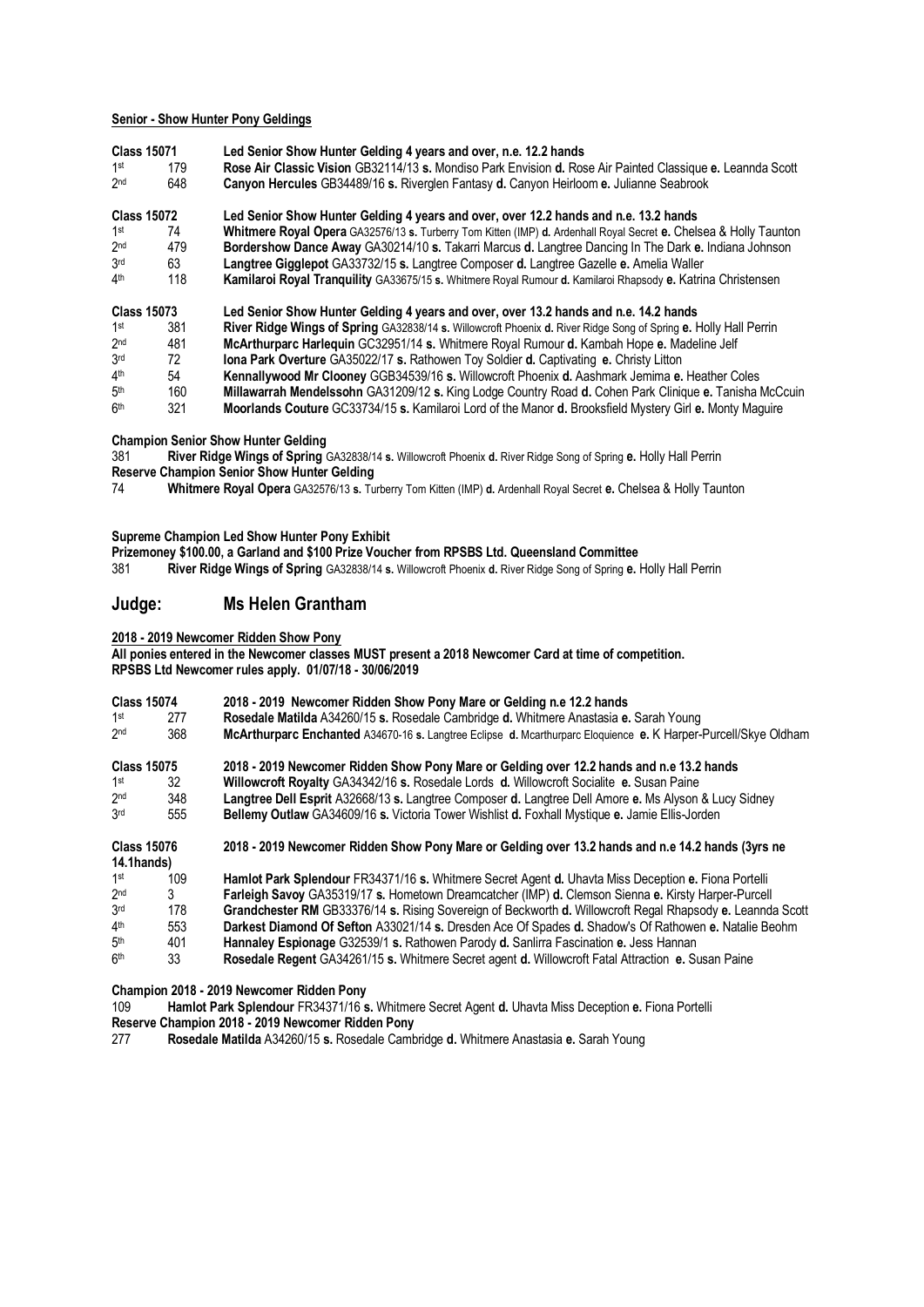#### **2018 – 2019 Newcomer Ridden Show Hunter Pony**

**All ponies entered in the Newcomer classes MUST present a 2018 Newcomer Card at time of competition. RPSBS Ltd Newcomer rules apply. 01/07/18 - 30/06/2019**

| <b>Class 15077</b><br><b>No Entries</b> |     | 2018 - 2019 Newcomer Ridden Show Hunter Pony Mare or Gelding n.e 12.2 hands                                                                                                                |
|-----------------------------------------|-----|--------------------------------------------------------------------------------------------------------------------------------------------------------------------------------------------|
| <b>Class 15078</b><br>1st               | 142 | 2018 - 2019 Newcomer Ridden Show Hunter Pony Mare or Gelding over 12.2 hands and n.e 13.2 hands<br>Readimarr Blue Lace A35529/17 s. Langtree On Occasion d. Langtree Oceana e. Linda Daetz |
| <b>Class 15079</b><br>ne 14.1hands)     |     | 2018 - 2019 Newcomer Ridden Show Hunter Pony Mare or Gelding over 13.2 hands and n.e 14.2 hands (3yrs                                                                                      |
| 1st                                     | 473 | Bellaview Winston GC36080/18 s. Fairlight Acres Ovation d. Bellaview Balaclava e. Fedrick Family                                                                                           |
| 2 <sub>nd</sub>                         | 381 | River Ridge Wings of Spring GA32838/14 s. Willowcroft Phoenix d. River Ridge song of spring e. Holly Hall Perrin                                                                           |
| 3 <sub>rd</sub>                         | 395 | <b>Cheraton Tiger Lilly A34287/15 s. Cheraton True Blue d. Cheraton Pantomime e. Belle Edwards</b>                                                                                         |
| 4 <sup>th</sup>                         | 460 | <b>Sanlirra Celebration</b> GA36235/19 s. Sanlirra Revelation <b>d.</b> Tapu Riasco e. Fleming Family                                                                                      |

#### **Champion 2018 - 2019 Newcomer Ridden Show Hunter Pony**

473 **Bellaview Winston** GC36080/18 **s.** Fairlight Acres Ovation **d.** Bellaview Balaclava **e.** Fedrick Family

#### **Reserve Champion 2018 - 2019 Newcomer Ridden Show Hunter Pony**

381 **River Ridge Wings of Spring** GA32838/14 **s.** Willowcroft Phoenix **d.** River Ridge song of spring **e.** Holly Hall Perrin

#### **Show Hunter Pony Saddle Classes**

| <b>Class 15080</b><br><b>No Entries</b> |                    | Ridden Show Hunter Stallion n.e. 14.2 hands or Colt 3yr n.e. 14.1 hands                                         |  |
|-----------------------------------------|--------------------|-----------------------------------------------------------------------------------------------------------------|--|
| <b>Class 15081</b><br><b>No Entries</b> |                    | Ridden Show Hunter Mare or Gelding n.e. 12.2 hands                                                              |  |
|                                         | <b>Class 15082</b> | Ridden Show Hunter Mare or Gelding over 12.2 hands and n.e. 13.2 hands                                          |  |
| 1st                                     | 74                 | Whitmere Royal Opera GA32576/13 s. Turberry Tom Kitten (IMP) d. Ardenhall Royal Secret e. Kristen Bates-Taunton |  |
| 2 <sub>nd</sub>                         | 185                | Binnowie Rave Review GA27682/14 s. Binnowie Centre Stage d. Kirreway Celebrity e. Hannah Collins                |  |
| 3rd                                     | 142                | Readimarr Blue Lace A35529/17 s. Langtree On Occasion d. Langtree Oceana e. Linda Daetz                         |  |
| 4 <sup>th</sup>                         | 479                | Bordershow Dance Away GA30214/10 s. Takarri Marcus d. Langtree Dancing In The Dark e. Indiana Johnson           |  |
| 5 <sup>th</sup>                         | 118                | Kamilaroi Royal Tranquility GA33675/15 s. Whitmere Royal Rumour d. Kamilaroi Rhapsody e. Katrina Christensen    |  |
|                                         | <b>Class 15083</b> | Ridden Show Hunter Mare or Gelding over 13.2 hands and n.e. 14.2 hands (3yrs n.e. 14.1 hands)                   |  |
| 1st                                     | 31                 | Broadwater Park Cartier GB32774/13 s. Dainhill Royal Bow d. Goldmine Glamour Puss e. Karen Clements             |  |
| 2 <sub>nd</sub>                         | 21                 | Lee Arnes Magestic Rose A32693/13 s. SP Opening Night d. Springtime Park Desert Rose e. Charlee Anthony         |  |
| 3rd                                     | 321                | Moorlands Couture GC33734/15 s. Kamilaroi Lord of the Manor d. Brooksfield Mystery Girl e. Monty Maguire        |  |
| 4 <sup>th</sup>                         | 72                 | Iona Park Overture GA35022/17 s. Rathowen Toy Soldier d. Captivating e. Christy Litton                          |  |

- 5<sup>th</sup> th 36 **Leeara Park Hearts n Diamonds** A32060/12 **s.** Dresden Ace Of Spades **d.** Bella Darma **e.** Angela Skyring
- 6<sup>th</sup> Langtree Accolade C31846/12 s. Langtree Opium d. Accolade e. Racheal Spring

**Champion Ridden Show Hunter** 

74 **Whitmere Royal Opera** GA32576/13 **s.** Turberry Tom Kitten (IMP) **d.** Ardenhall Royal Secret **e.** Kristen Bates-Taunton **Reserve Champion Ridden Show Hunter** 

31 **Broadwater Park Cartier** GB32774/13 **s.** Dainhill Royal Bow **d.** Goldmine Glamour Puss **e.** Karen Clements

#### **Children's Ridden Pony**

**Both RPSBS registered Show Ponies and Show Hunter Ponies are eligible to compete**

|                 | <b>Class 15084</b> | Children's Ridden Pony, Mare or Gelding n.e. 12.2 hands, Rider 12 years and under                               |
|-----------------|--------------------|-----------------------------------------------------------------------------------------------------------------|
| 1st             | 477                | <b>Kennallywood Kensington</b> GA31600/14 s. Willowcroft Phoenix <b>d.</b> Lillifield Matilda e. Fedrick Family |
| 2 <sub>nd</sub> | 345                | Karanga Myriah B34192/15 s. Imperial Justin d. Karanga Minnesota e. Shantaylah Lodge                            |
| 3rd             | 40                 | <b>Owendale Miss Megan B31037/11 s. Owendale Perci d. Radnor Rose e. Heather Coles</b>                          |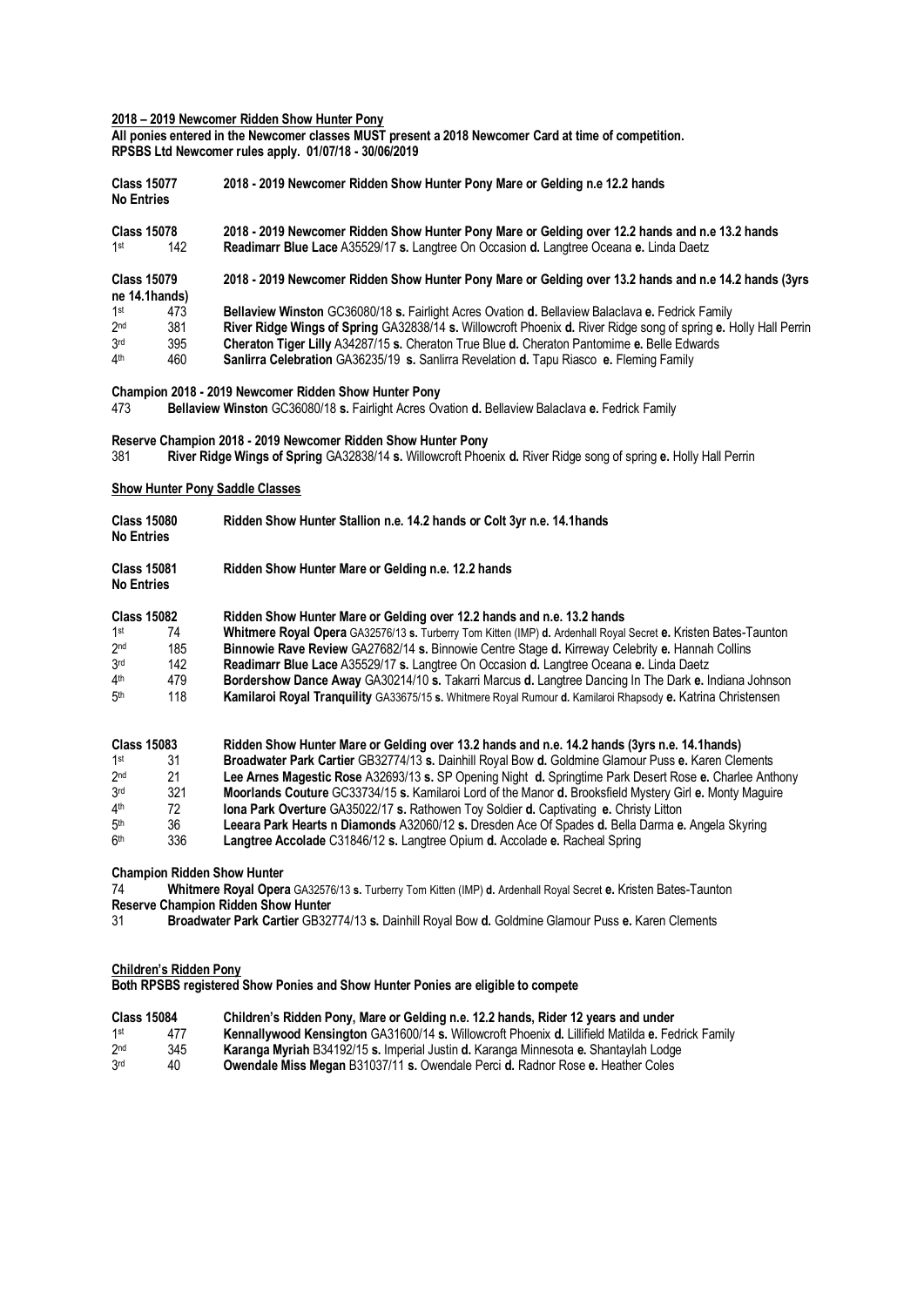|                 | <b>Class 15085</b> | Children's Ridden Pony, Mare or Gelding over 12.2 hands and n.e. 13.2 hands, Rider 14 years and under                        |
|-----------------|--------------------|------------------------------------------------------------------------------------------------------------------------------|
| 1st             | 226                | Rosworth Sounds Like Music A30725/11 s. Royalwood Boy Soprano d. Mirinda Spellbound e. Charlotte Drynan                      |
| 2 <sub>nd</sub> | 142                | Readimarr Blue Lace A35529/17 s. Langtree On Occasion d. Langtree Oceana e. Linda Daetz                                      |
| 3rd             | 185                | Binnowie Rave Review GA27682/14 s. Binnowie Centre Stage d. Kirreway Celebrity e. Hannah Collins                             |
| 4th             | 346                | Tremayne Fine Art A32964/14 s. Rathowen True Blue d. Newington Exhibition e. Shantaylah Lodge                                |
| 5 <sup>th</sup> | 118                | Kamilaroi Royal Tranquility GA33675/15 s. Whitmere Royal Rumour d. Kamilaroi Rhapsody e. Katrina Christensen                 |
|                 | <b>Class 15086</b> | Children's Ridden Pony, Mare or Gelding over 13.2 hands & n.e. 14.2 hands (3years n.e. 14.1 hands) Rider 16<br>vears & under |
| 1st             | 109                | Hamlot Park Splendour FR34371/16 s. Whitmere Secret Agent d. Uhavta Miss Deception e. Fiona Portelli                         |
| 2 <sub>nd</sub> | 160                | Millawarrah Mendelssohn GA31209/12 s. King Lodge Country Road d. Cohen Park Clinique e. Tanisha McCcuin                      |
| 3rd             | 395                | Cheraton Tiger Lilly A34287/15 s. Cheraton True Blue d. Cheraton Pantomime e. Belle Edwards                                  |
| 4 <sup>th</sup> | 473                | Bellaview Winston GC36080/18 s. Fairlight Acres Ovation d. Bellaview Balaclava e. Fedrick Family                             |
| 5 <sup>th</sup> | 225                | Beaumont Sincerity A33694/15 s. Dresden Ace of Spades d. Willowcroft Honesty e. Charlotte Drynan                             |
| 6 <sup>th</sup> | 35                 | Marena Royal Flame GA30811/14 s. Kolbeach Royal Print d. Marena Firedance e. Aolani Ware                                     |

**Champion Children's Ridden Pony Mare or Gelding** 

109 **Hamlot Park Splendour** FR34371/16 **s.** Whitmere Secret Agent **d.** Uhavta Miss Deception **e.** Fiona Portelli

**Reserve Champion Children's Ridden Pony Mare or Gelding** 

226 **Rosworth Sounds Like Music** A30725/11 **s.** Royalwood Boy Soprano **d.** Mirinda Spellbound **e.** Charlotte Drynan

**Supreme Champion Ridden Riding Pony**

**(To be judged by Show Pony Judge and Show Hunter Pony Judge)**

**Prizemoney \$75.00 & a bag of Prydes EasiResponse**

109 **Hamlot Park Splendour** FR34371/16 **s.** Whitmere Secret Agent **d.** Uhavta Miss Deception **e.** Fiona Portelli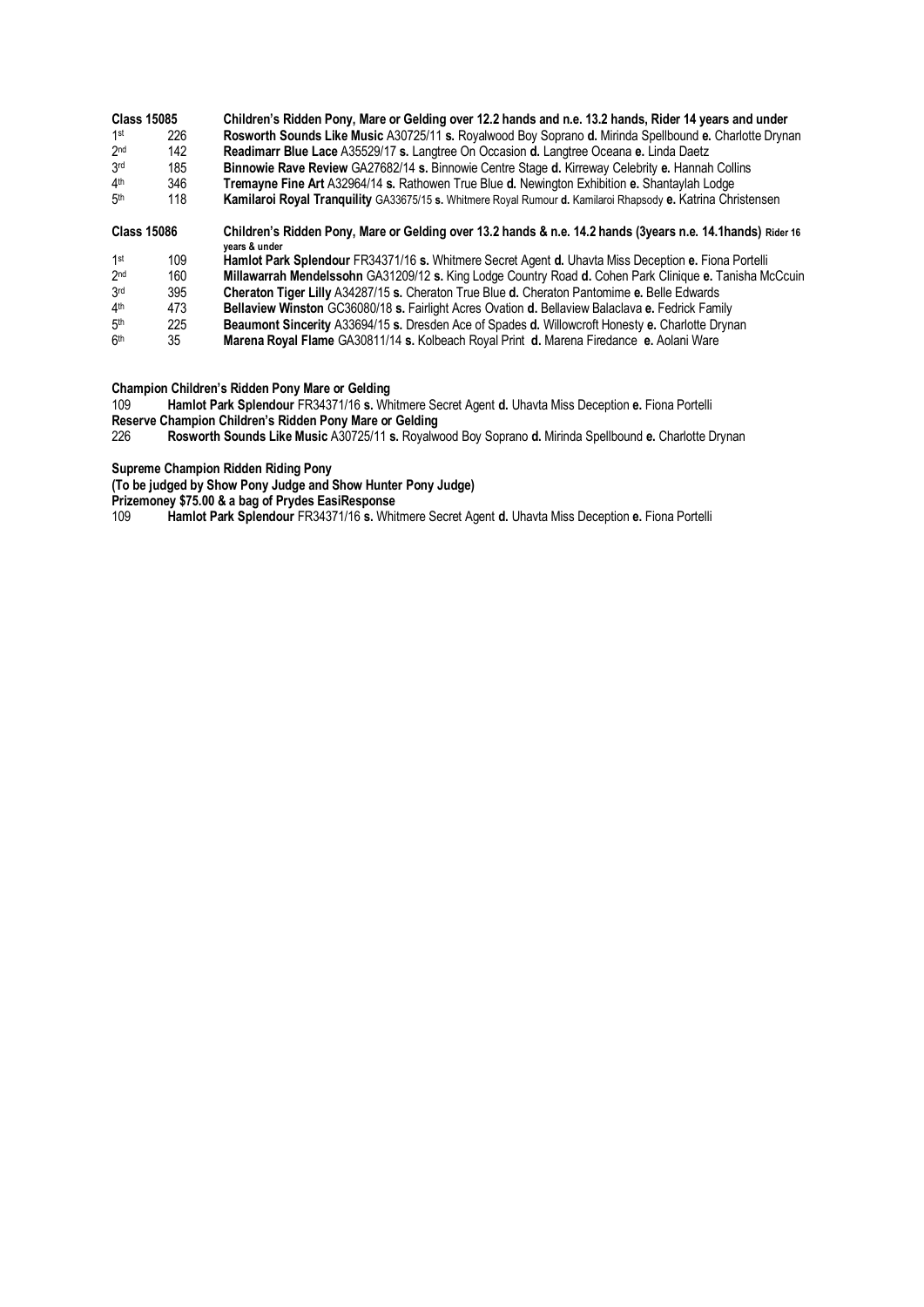# **Wednesday, 27th March 2019**

# **Overheight RPSBS Show Hacks and RPSBS Show Hunter Hacks Sponsored by HERITAGE BANK**

# **Judge: Ms Elizateth Carlile**

**"RPSBS Overheight Youngstock"** 

Youngstock RPSBS Show Hacks and Youngstock RPSBS Show Hunter Hacks are eligible to compete

| <b>Class 15087</b><br><b>No Entries</b>                                                                                  |                                      | Led Youngstock Filly 3 years and under (1 year over 13.3hh, 2 year over 14hh, 3 year over 14.1hh)                                                                                                                                                                                                                                                                                                                                                                                                                                                                                                                                                            |  |  |  |  |
|--------------------------------------------------------------------------------------------------------------------------|--------------------------------------|--------------------------------------------------------------------------------------------------------------------------------------------------------------------------------------------------------------------------------------------------------------------------------------------------------------------------------------------------------------------------------------------------------------------------------------------------------------------------------------------------------------------------------------------------------------------------------------------------------------------------------------------------------------|--|--|--|--|
| <b>Class 15088</b><br><b>No Entries</b>                                                                                  |                                      | Led Youngstock Colt 3 years and under (1 year over 13.3hh, 2 year over 14hh, 3 year over 14.1hh)                                                                                                                                                                                                                                                                                                                                                                                                                                                                                                                                                             |  |  |  |  |
| <b>Class 15089</b><br>1 <sup>st</sup><br>2 <sub>nd</sub><br>3 <sub>rd</sub>                                              | 150<br>502<br>173                    | Led Youngstock Gelding 3 years and under (1 year over 13.3hh, 2 year over 14hh, 3 year over 14.1hh)<br>Karma Park Tom Collins GA35873/18 s. Westwoods Raven Caste d. El Raz Tequila Rose e. Amanda Phillips<br>Dewood Regal Star GB35853/18 s. Blackadder BVF d. Araiay Park Coco Chanel e. Liz Spears<br>Kennallywood Astaire GC35632/18 s. Willowcroft Phoenix d. Kennallywood Evita e. Karl Nastasi                                                                                                                                                                                                                                                       |  |  |  |  |
| 150<br>502                                                                                                               |                                      | <b>Champion Led RPSBS Overheight Youngstock</b><br>Karma Park Tom Collins GA35873/18 s. Westwoods Raven Caste d. El Raz Tequila Rose e. Amanda Phillips<br>Reserve Champion Led RPSBS Overheight Youngstock<br>Dewood Regal Star GB35853/18 s. Blackadder BVF d. Arajay Park Coco Chanel e. Liz Spears                                                                                                                                                                                                                                                                                                                                                       |  |  |  |  |
| <b>Class 15090</b><br><b>No Entries</b>                                                                                  |                                      | Led RPSBS Show Hack, Stallion 4 years & over, over 14.2hh                                                                                                                                                                                                                                                                                                                                                                                                                                                                                                                                                                                                    |  |  |  |  |
| <b>Class 15091</b><br>1 <sup>st</sup><br>2 <sub>nd</sub><br>3 <sub>rd</sub><br>4th<br>5 <sup>th</sup><br>6 <sup>th</sup> | 565<br>382<br>156<br>99<br>20<br>270 | Led RPSBS Show Hack Mare or Gelding 4 years & over, over 14.2hh & ne 15hh<br>Roseden Class Act G27527/11 s. Wedgnock Coffee Pot d. Hawthorne Bella Donna e. Peterkin Family<br>Kennallywood Cilla Black A35630/18 s. Willowcroft Phoenix d. Dice e. Holly Hall Perrin<br>Grand Entrance GB34346/16 s. Falconhurst Boy Blue d. Jazz n Blues e. Tina Armstrong<br>Kensington Tuscan Diamond A33853/15 s. Langtree Mainstream d. Sanlirra Florence e. Jo Uppington<br>Tremayne Royal Opera GA31368/12 s. SP Opening Night d. Manziemadee e. Charlee Anthony<br>Dancing Ace of Sefton GA33011/15 s. Dresden Ace of Spades d. XL's Dance of Sefton e. Kristy Hill |  |  |  |  |
| <b>Class 15092</b><br>1 <sup>st</sup><br>2 <sub>nd</sub>                                                                 | 254<br>116                           | Led RPSBS Show Hack Mare or Gelding 4 years & over, over 15hh<br>Carlton Park Formality GB32406/13 s. Bundaleer Merlin d. Filly in the City e. Penny & Paige Sinnamon<br>Kat's Jaguar GB35898/18 s. Willowcroft Phoenix d. Mazarine e. Katrina Christensen                                                                                                                                                                                                                                                                                                                                                                                                   |  |  |  |  |
| 565<br>254                                                                                                               |                                      | <b>Champion Led RPSBS Show Hack</b><br>Roseden Class Act G27527/11 s. Wedgnock Coffee Pot d. Hawthorne Bella Donna e. Peterkin Family<br><b>Reserve Champion Led RPSBS Show Hack</b><br>Carlton Park Formality GB32406/13 s. Bundaleer Merlin d. Filly in the City e. Penny & Paige Sinnamon                                                                                                                                                                                                                                                                                                                                                                 |  |  |  |  |
| <b>Class 15093</b><br>1st                                                                                                | 129                                  | Led RPSBS Show Hunter Hack Mare or Gelding 4 years & over, over 14.2hh & ne 15hh<br>French Regatta G31548/13 s. Rathowen Parody d. Classic Reggae e. Clare Kelly                                                                                                                                                                                                                                                                                                                                                                                                                                                                                             |  |  |  |  |
| <b>Class 15094</b><br>1st                                                                                                | 76                                   | Led RPSBS Show Hunter Hack Mare or Gelding 4 years & over, over 15hh<br>Beaufort Maestro GA33866/15 s. Gem Park Orlando d. Beaufort Heiress e. Chelsea and Holly Taunton                                                                                                                                                                                                                                                                                                                                                                                                                                                                                     |  |  |  |  |
| 76<br>129                                                                                                                |                                      | <b>Champion Led RPSBS Show Hunter Hack</b><br>Beaufort Maestro GA33866/15 s. Gem Park Orlando d. Beaufort Heiress e. Chelsea and Holly Taunton<br><b>Reserve Champion Led RPSBS Show Hunter Hack</b><br>French Regatta G31548/13 s. Rathowen Parody d. Classic Reggae e. Clare Kelly                                                                                                                                                                                                                                                                                                                                                                         |  |  |  |  |
| 565                                                                                                                      |                                      | Supreme Led RPSBS Overheight - \$100 Prize Voucher from RPSBS Ltd. Queensland Committee<br>Roseden Class Act G27527/11 s. Wedgnock Coffee Pot d. Hawthorne Bella Donna e. Peterkin Family                                                                                                                                                                                                                                                                                                                                                                                                                                                                    |  |  |  |  |

**Class 15095 Ridden RPSBS Show Hack 4 years & over, over 14.2hh No Entries**